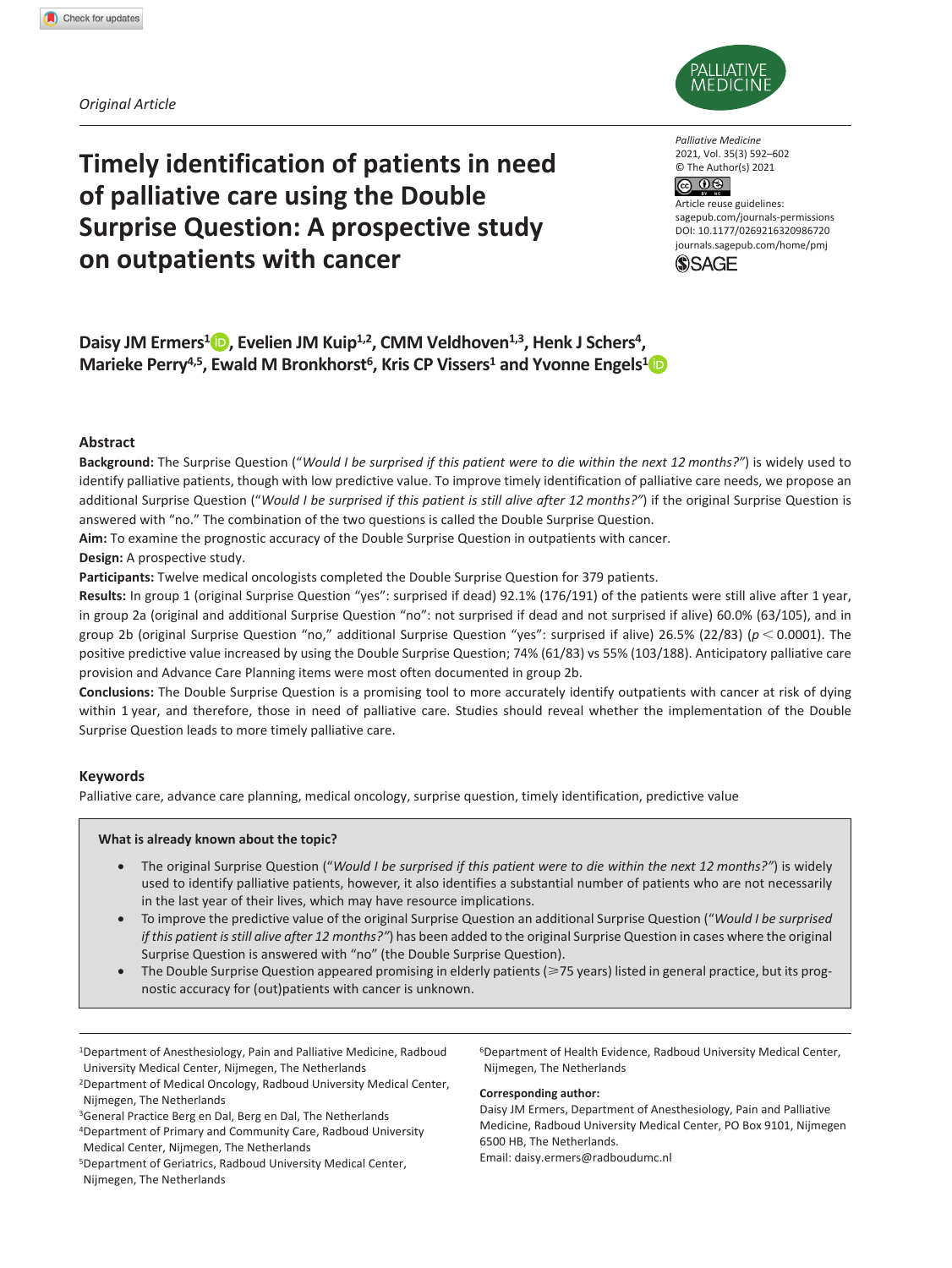#### **What this paper adds?**

- The Double Surprise Question is a promising tool to more accurately identify outpatients with cancer at risk of dying within 1 year, and therefore, those in need of palliative care.
- Using the Double Surprise Question instead of the original Surprise Question alone prevents the identification of a substantial number of patients who are not in the last year of their lives.

### **Implications for practice, theory, or policy**

- The Double Surprise Question seems promising in assisting professionals to identify patients with cancer who have unmet palliative care needs more accurately.
- Implementation studies should reveal whether the Double Surprise Question can contribute to more timely palliative care.

### **Background**

Timely palliative care has shown beneficial effects; it improves quality of life<sup>1-3</sup> and patient autonomy,<sup>4</sup> it decreases futile interventions,<sup>5,6</sup> and it lowers costs.<sup>7</sup> Despite these beneficial effects, palliative care is often still restricted to terminal care in patients with advanced cancer.3,8,9 One of the main reasons for this is the challenge of timely identifying palliative care needs in patients with cancer.10

Several tools have been developed to timely identify patients' palliative care needs.<sup>11,12</sup> Nonetheless, these tools seem to be little suited for daily practice, as they consist of many items and applying them is time-consuming. An easy and practical tool is the original Surprise Question.13 Professional caregivers asks themselves: *"Would I be surprised if this patient were to die within the next 12 months?"* to determine whether "the person is in a fragile enough condition that relatively minor worsening or intercurrent illnesses could spell the end of life."13 However, the original Surprise Question performs poorly to modestly as a predictive tool for death within 6–18 months.14,15 Consequently, the use of the original Surprise Question alone may lead to identifying a substantial number of patients who may not necessarily be in the last year of their lives, and this may have resource implications.15 Therefore, there is an urgent need to further develop accurate and practical screening tools to identify patients with palliative care needs.<sup>14,15</sup> For that reason, an additional Surprise Question was introduced: *"Would I be surprised if this patient is still alive after 12 months?"*. The additional Surprise Question is only asked in cases where the original Surprise Question is answered with "no." The combination of these two questions is called "the Double Surprise Question." The Double Surprise Question may be valuable as an easy identification method to identify patients who need palliative care, as these needs are usually most prominent in their last year of life.<sup>16</sup> To date, the Double Surprise Question has been studied in primary care and has shown promising results. Case vignette studies showed that general practitioners are willing to use the Double Surprise Question.<sup>17,18</sup> In an explorative study, the prognostic accuracy of the Double Surprise Question for patients aged  $\geq$ 75 years in general practice was examined. It was shown that the Double Surprise Question is able to discriminate between patients with different life expectancies and palliative care needs.<sup>19</sup> However, the prognostic accuracy of the Double Surprise Question is unknown for patients with cancer.

The aim of this study was to examine the prognostic accuracy of the Double Surprise Question in outpatients with cancer. We hypothesized that the Double Surprise Question more accurately identifies palliative care needs than the original Surprise Question, by stratifying patients in three risk groups with different survival rates.

## **Methods**

### *Study design and setting*

We performed a prospective study at the Medical Oncology Outpatient clinic of the Radboud university medical center (Radboudumc), Nijmegen, The Netherlands.

## *Participants and recruitment*

In 2017, medical oncologists completed the Double Surprise Question for their patients, so the patients were not directly involved in this study. We retrieved data from patient records; no further consent was needed in addition to the standard opt-out procedure in the Radboudumc (see section "Ethical considerations"). Medical oncologists gave verbal consent when the researcher (DE) asked them if they were willing to answer the Double Surprise Question for those patients consulting them. Patients were eligible when aged  $\geq 18$  years. There were no exclusion criteria. Due to the novelty of the Double Surprise Question in outpatients with cancer, we decided not to perform a power calculation.

## *Study procedure and data collection*

We asked all medical oncologists who completed consultations at the outpatient clinic to answer the Double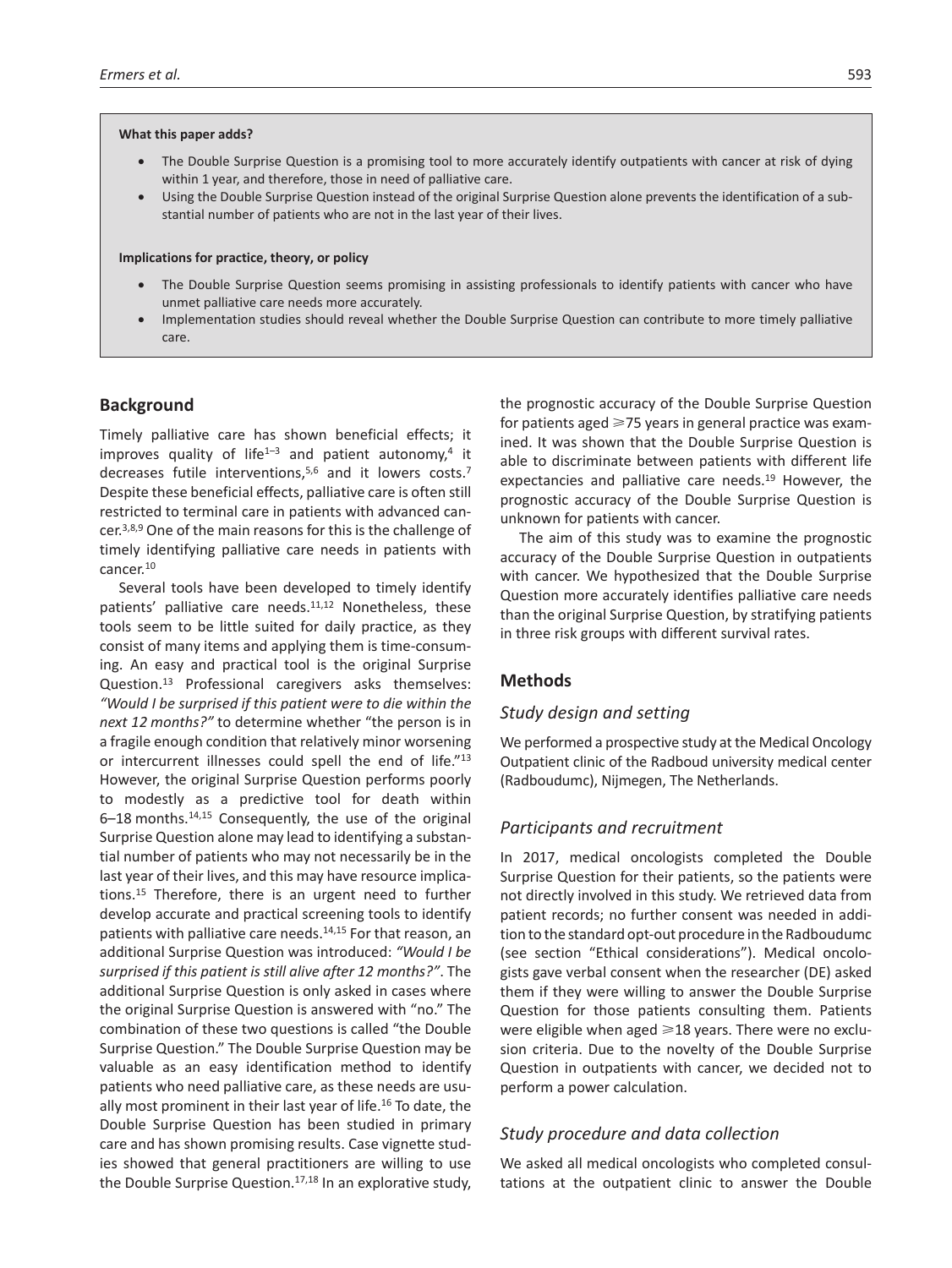| Double Surprise Question<br>outcome      | Answers on the original Surprise Question (yes/no). If "no," answers on the additional Surprise<br>Question (yes/no).                                                                                                                                                                                                                                                                                                                                                                                                                                                                                                                                                                                                                                                                                                                                                                                                                                                                                                                                                                                                                                                                                                                                                                                                                          |
|------------------------------------------|------------------------------------------------------------------------------------------------------------------------------------------------------------------------------------------------------------------------------------------------------------------------------------------------------------------------------------------------------------------------------------------------------------------------------------------------------------------------------------------------------------------------------------------------------------------------------------------------------------------------------------------------------------------------------------------------------------------------------------------------------------------------------------------------------------------------------------------------------------------------------------------------------------------------------------------------------------------------------------------------------------------------------------------------------------------------------------------------------------------------------------------------------------------------------------------------------------------------------------------------------------------------------------------------------------------------------------------------|
| Medical oncologists'<br>characteristics  | Age, gender, years of experience.                                                                                                                                                                                                                                                                                                                                                                                                                                                                                                                                                                                                                                                                                                                                                                                                                                                                                                                                                                                                                                                                                                                                                                                                                                                                                                              |
| Data regarding death* <sup>a</sup>       | Date, place (home/hospital/hospice/nursing home/other/unknown) and cause of death (cancer/<br>respiratory/cardiovascular/other cause/unknown).                                                                                                                                                                                                                                                                                                                                                                                                                                                                                                                                                                                                                                                                                                                                                                                                                                                                                                                                                                                                                                                                                                                                                                                                 |
| (Demographic) patient<br>characteristics | Age, gender, living situation (at home with partner/at home alone/living in house of family<br>member/residential home/other/unknown), care provider (partner/child/other family member/<br>friend/neighbor/unknown relationship/other/unknown, none) and home care (yes/no/unknown)<br>provided during study period. Type of cancer <sup>*b</sup> (blood/bone marrow and lymph nodes/bone and<br>soft tissue/breast/central nervous system/endocrine glands/head and neck/skin/male genital<br>organs/lower respiratory system/urinary tract/digestive organs/female genital organs/unknown<br>primary site/more than one type of cancer). Performance status*c: Eastern Cooperative Oncology<br>Group score (0-5) $\pm$ 7 days at date the Double Surprise Question was answered.                                                                                                                                                                                                                                                                                                                                                                                                                                                                                                                                                            |
| Palliative care <sup>20</sup> and        | Advance Care Planning directives (yes/no): cardiopulmonary resuscitation and intensive care                                                                                                                                                                                                                                                                                                                                                                                                                                                                                                                                                                                                                                                                                                                                                                                                                                                                                                                                                                                                                                                                                                                                                                                                                                                    |
| Advance Care Planning <sup>21</sup>      | policy, and other limitations regarding treatment, and hospital admission policy. Advance Care<br>Planning aspects (yes/no): preference place of treatment or death, whether prognosis/disease or<br>dying scenarios, euthanasia, palliative sedation was discussed, or whether there was an advance<br>directive (e.g. representative and euthanasia directive). Dimensions of palliative care <sup>*d</sup> (yes/no):<br>Somatic: symptoms, complaints, general health. Non-somatic (psychological, social or spiritual):<br>fear, depressed mood, emotions, anger, denial, anxiety, worries, social contacts, holidays, tension<br>between patient and loved ones or care providers, financial worries, leaving loved ones when<br>dying, saying goodbyes, things that occupy someone, balance of life, questions regarding life and<br>death, preparing for dying, a wish to die, feeling powerless or dependent, hope, faith. Anticipation<br>regarding the somatic and non-somatic dimension of palliative care: whether there was anticipated<br>on the dimensions of palliative care, for example when a patient wanted to attend a wedding the<br>therapy was paused, or prophylactic antibiotics were prescribed. Others (yes/no): personal aspect<br>regarding quality of life and personal goals, for example attending a wedding. |
| Healthcare use                           | Involvement of (yes/no): palliative care team, pain team, psychologist, and chaplain. Number of<br>consultations with: medical oncologist, other specialists, oncology nurses (including clinical nurse<br>specialists and case managers at the medical oncology department), other nurses, palliative care<br>team, pain team, psychologists, chaplains and other paramedical caregivers. Treatment during<br>the follow up period, the first 3 months and last 3 months of life <sup>*e</sup> (yes/no): antibiotics, infusion<br>therapy (hydration fluids or transfusion), surgery, artificial feeding, chemo-, radio-, immuno-,<br>targeted and hormone-therapy and other treatment. Hospitalizations: number and duration (in<br>days) of hospitalizations during the study period. Emergency department visits: number of visits<br>during the study period.                                                                                                                                                                                                                                                                                                                                                                                                                                                                             |

**Table 1.** Outcome measurements and descriptions used for the case report form.

\*aA patient was considered death when: (1) death was stated in the electronic medical record; (2) when the patient could be found at [www.Mensen](www.Mensenlinq.nl)[linq.nl](www.Mensenlinq.nl) (a website for death registration in The Netherlands); (3) the general practitioner, contacted by EK (part of the treatment team), confirmed the patient's death (when 1 and 2 did not provide information on death).

\*Based on the tumor classification of the Dutch quality institute for oncological and palliative research and practice.<sup>22</sup>

\*CFor the patients' performance status, we used the Eastern Cooperative Oncology Group score.<sup>23</sup> In case the Karnofsky Performance Status<sup>24</sup> was reported, we transcribed this into an Eastern Cooperative Oncology Group score according to the transcription table.<sup>23</sup>

\*dInitially, we reviewed whether the medical records contained information on each of the four different domains of palliative care. However, it appeared that a proper distinction between the domains could not be made. Therefore, the somatic domain was called "somatic" and the psychological, social and existential domain where combined and together called "non-somatic."

\*eTreatment during the last 3 months was reviewed only when a patient had died during the study period.

Surprise Question individually for every patient who had been scheduled that day. Consequently, we did not make a preselection of patients for whom the surprise questions were answered. Answers were not documented in the medical records but stored separately. One year later, the hospital patients' medical records were reviewed retrospectively. We collected (demographic) patient characteristics, death within 1 year, documentation of palliative care provision (as described by the WHO<sup>20</sup>), Advance Care Planning (based on to the definition defined by Rietjens et al.21), and healthcare use during the year following

Double Surprise Question completion. We used those secondary outcomes as a proxy for palliative care needs. Table 1 and Supplemental Appendix Table A1 give a complete overview of all outcome measures and their operationalization.

One researcher (DE) reviewed the medical records and extracted the data. A second researcher (GvdL) independently reviewed 20 selected medical records that contained most Advance Care Planning items to warrant inter-observer reliability of the extracted data. To check intra-observer reliability, 20 medical records were reviewed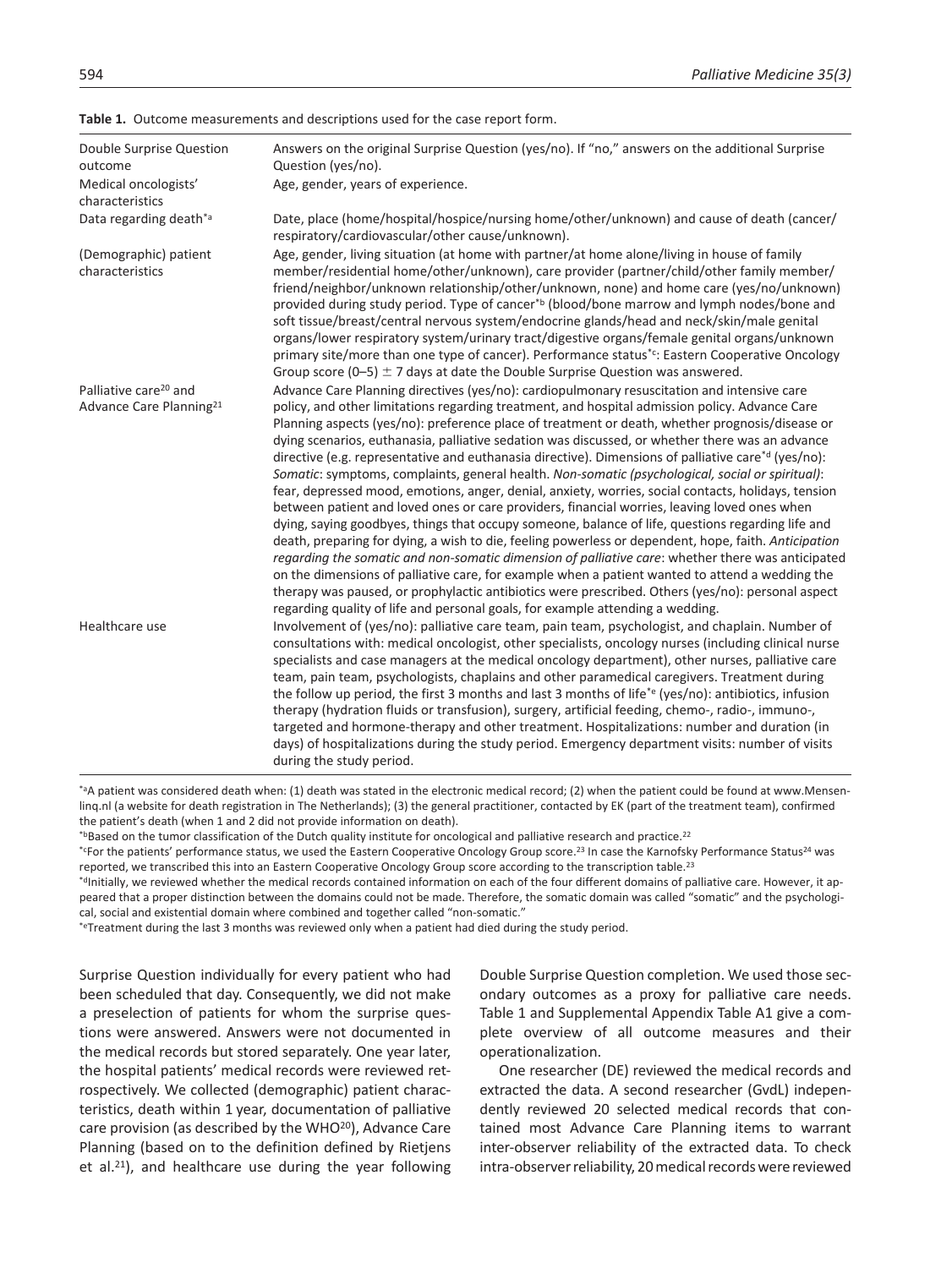

**Figure 1.** Outpatients with cancer for whom the Double Surprise Question was answered by medical oncologists; the Double Surprise Question divided the study population into three groups.

twice (by DE); the first 10, and 10 which contained most Advance Care Planning documentation. In case of doubt, issues were discussed with YE and EK. Supplemental Appendix Table A1 shows Cohen's kappa for inter-observer and intra-observer reliability.

To effectively blind the researcher for the Double Surprise Question outcomes, the extracted data and Double Surprise Question results were not electronically merged until all medical records had been reviewed. Data were stored in Castor (a validated database that meets the Good Clinical Practice criteria), and the database was locked after extraction of all data.

# *Test methods*

The study population was divided into three groups following the answers to the Double Surprise Question (Figure 1): *group 1* the medical oncologist stated that he/ she would be surprised if the patient were to die in the next 12 months (surprised if dead); *group 2a* the medical oncologist stated that he/she would not be surprised if the patient were to die in the next 12 months, and would not be surprised if the patient would still be alive after 12 months (not surprised if dead and not if alive); and *group 2b* the medical oncologist stated that he/she would not be surprised if the patient were to die in the next 12 months and would be surprised if the patient would still be alive after 12 months (surprised if alive).

Using the original Surprise Question, the study population was divided into two groups: *group 1* corresponding with group 1 of the Double Surprise Question (surprised if dead), and *group 2* corresponding with group 2a and 2b of the Double Surprise Question combined (not surprised if dead).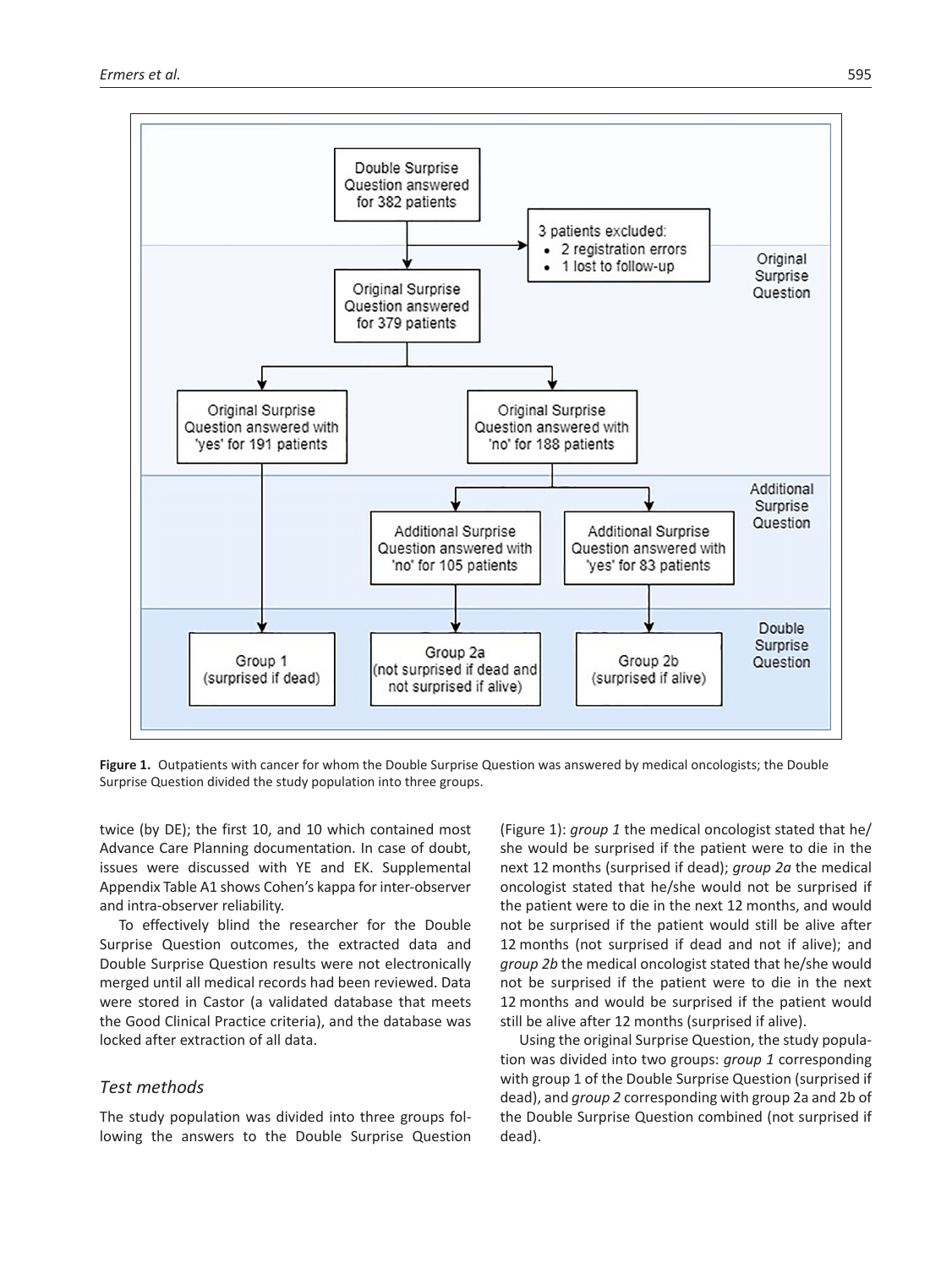# *Data analyses*

To determine the prognostic accuracy of the Double Surprise Question we evaluated its ability to accurately predict death. We plotted Kaplan-Meier estimates stratified by the original Surprise Question and Double Surprise Question groups, and analyzed the differences using the log-rank test. We determined 1-year survival probabilities per group.

We then compared the prognostic accuracy of the original Surprise Question (two groups) with the Double Surprise Question (three groups). To account for the difference in the number of groups, we combined group 2a (not surprised if dead and not if alive) and group 1 (surprised if dead) of the Double Surprise Question. This group then consisted of patients who were not and those who were less expected to die within 1 year. We compared this dichotomous version of the Double Surprise Question to the original Surprise Question; we compared sensitivity, specificity, positive and negative predictive value for the Double Surprise Question to the original Surprise Question.

Moreover, we used descriptive statistics for all secondary outcomes. To describe differences between the Double Surprise Question and the original Surprise Question, we compared group 1 (surprised if dead) with group 2 (not surprised if dead), and group 2a (not surprised if dead and not if alive) with group 2b (surprised if alive). For dichotomous outcomes, logistic regression models were used, and we only analyzed those variables with more than 10 observations in both the groups with a positive and a negative outcome. A generalized estimating equation was applied to allow for data clustering within medical oncologists. For counts data, we applied a negative binomial regression analysis with bootstrapping. In both cases, 95% confidence intervals for Odds Ratios and Incidence Rate Ratios were calculated.

Statistical analyses were performed with IBM SPSS software version 25 and R version 3.6.1.

## *Ethical considerations*

The research ethics committee of Radboudumc approved this study, case number 2017-3403. All Radboudumc patients are informed that anonymized route registration data can be used for scientific research and are given the possibility to opt-out. Therefore, according to Dutch law (Medical Treatment Contracts Act25 and Medical Research Involving Human Subjects Act<sup>10</sup>), written informed consent for reviewing medical records was not required.

## **Results**

### *Participants*

Twelve oncologists answered the Double Surprise Question for a total of 382 patients, with a variation between 5 and 85 patients per medical oncologist. Of the medical oncologists, 75% (9/12) was female, with a mean age of 46 years (range 32-64), and the median years of expertise was 9 (mean 12, range 1-27).

Three patients were removed from analysis; two of them due to registration errors, and one was lost to follow-up. Subsequently, data used to study the Double Surprise Question were based on 379 patients (Figure 1). Group 1, group 2a, and group 2b consisted of 191, 105, and 83 patients respectively.

The mean age of patients was 59.4 years (Table 2); 44.3% were female. Patients had different types of cancer, of which skin, digestive organs, breast, and urinary tract cancer were most frequent. Supplemental Appendix Table A2 provides a complete overview of all demographic patient characteristics and their health status.

### *Prognostic accuracy*

After 1 year, in group 1 (surprised if dead), 92.1% (176/191) of the patients were still alive; in group 2 (not surprised if dead) this was 45.2% (85/188); in group 2a (not surprised if dead and not if alive) this was 60.0% (63/105); and in group 2b (surprised if alive) 26.5% (22/83) (Figure 2). One-year survival probabilities differed significantly between groups stratified by the original Surprise Question and by the Double Surprise Question; both for group 1 vs group 2 and for group 1 vs group 2a vs group 2b: *p* < 0.0001.

For 188 patients, the medical oncologist would not be surprised if the patient were to die within 1 year (original Surprise Question "no"). After 1 year, 103 patients of them had died (PPV: 54.8%). From the remaining 191 patients of whom the medical oncologist would be surprised if the patient would die within 1 year (original Surprise Question "yes"), 176 patients were still alive after 1 year (NPV:92.1%). For the 188 patients identified by the original Surprise Question, an additional surprise Question was asked. The medical oncologist would be surprised if the patient would be still alive after 1 year (additional Surprise Question "yes") for 83 of the 188 patients. After 1 year, 61 of them had died (PPV: 73.5%). For 105 patients the medical oncologist would not be surprised if the patient would be still alive after 1 year (additional Surprise Question "no") of whom 63 were still alive after 1 year (NPV: 60%).

In comparison with the original Surprise Question, the specificity and positive predictive value (PPV) of the Double Surprise Question was better (67.7% [95% CI 61.6%-73.3%] to 91.6% [87.5%-94.6%], and 54.8% [47.4%- 62.0%] to 73.5% [62.7%-82.6%], respectively), see Table 3. The sensitivity and negative predictive value (NPV) decreased significantly (87.3% [79.9%-92.7%] to 51.7% [42.3%-61.0%] and 92.1% [87.4%-95.5%] to 80.7% [75.8%- 85.1%], respectively).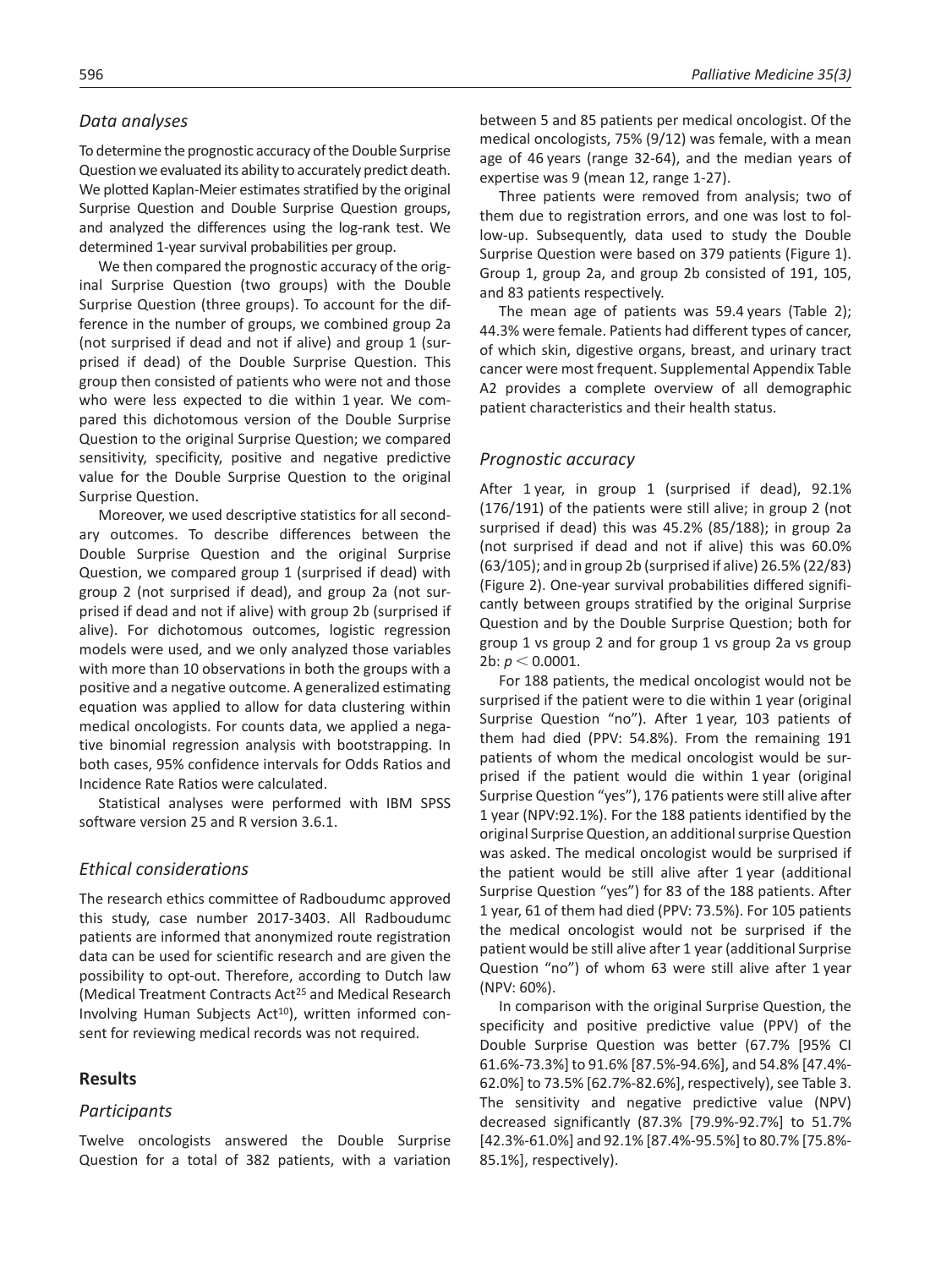|                                    | Group 1<br>(surprised if<br>dead), $n = 191$ | Group 2a (not<br>surprised if dead and<br>not if alive), $n = 105$ | Group 2b<br>(surprised if<br>alive), $n = 83$ | All patients,<br>$n = 379$ |
|------------------------------------|----------------------------------------------|--------------------------------------------------------------------|-----------------------------------------------|----------------------------|
| Age; mean (SD)                     | 56 (15)                                      | 65 (13)                                                            | 61(13)                                        | 59 (15)                    |
| Gender                             |                                              |                                                                    |                                               |                            |
| Female; $N$ (%)                    | 81 (42.4)                                    | 46 (43.8)                                                          | 41 (49.4)                                     | 168 (44.3)                 |
| Type of cancer; $N$ (%)            |                                              |                                                                    |                                               |                            |
| <b>Skin</b>                        | 37(19.4)                                     | 23(21.9)                                                           | 16(19.3)                                      | 76 (20.1)                  |
| Digestive organs                   | 18 (9.4)                                     | 18 (17.1)                                                          | 22(26.5)                                      | 58 (15.3)                  |
| <b>Breast</b>                      | 29 (15.2)                                    | 10(9.5)                                                            | 11(13.3)                                      | 50(13.2)                   |
| Urinary tract                      | 18 (9.4)                                     | 22(21.0)                                                           | 10(12.0)                                      | 50(13.2)                   |
| Male genital organs                | 36 (18.8)                                    | 6(5.7)                                                             | 3(3.6)                                        | 45 (11.9)                  |
| Bone and soft tissue               | 13(6.8)                                      | 2(1.9)                                                             | 9(10.8)                                       | 24(6.3)                    |
| Female genital organs              | 9(4.7)                                       | 5(4.8)                                                             | 5(6.0)                                        | 19(5.0)                    |
| Central nervous system             | 6(3.1)                                       | 8(7.6)                                                             | 4(4.8)                                        | 18 (4.7)                   |
| More than one cancer               | 10(5.2)                                      | 8(7.6)                                                             | 0(0.0)                                        | 18 (4.7)                   |
| Head and neck                      | 11(5.8)                                      | 2(1.9)                                                             | 3(3.6)                                        | 16(4.2)                    |
| Endocrine glands                   | 3(1.6)                                       | 0(0.0)                                                             | 0(0.0)                                        | 3(0.8)                     |
| Blood, bone marrow and lymph nodes | 1(0.5)                                       | 0(0.0)                                                             | 0(0.0)                                        | 1(0.3)                     |
| Unknown primary site               | 0(0.0)                                       | 1(1.0)                                                             | 0(0.0)                                        | 1(0.3)                     |
| Lower respiratory system           | 0(0.0)                                       | 0(0.0)                                                             | 0(0.0)                                        | 0(0.0)                     |

SD: standard deviation; *N*: number.



**Figure 2.** Kaplan-Meier curve with 95% CI (in colour) of the different groups divided by the original Surprise Question (group 1 [surprised if dead] and group 2 [not surprised if dead]) and the Double Surprise Question (group 1 [surprised if dead], group 2a [not surprised if dead and not if alive], and group 2b [surprised if alive]).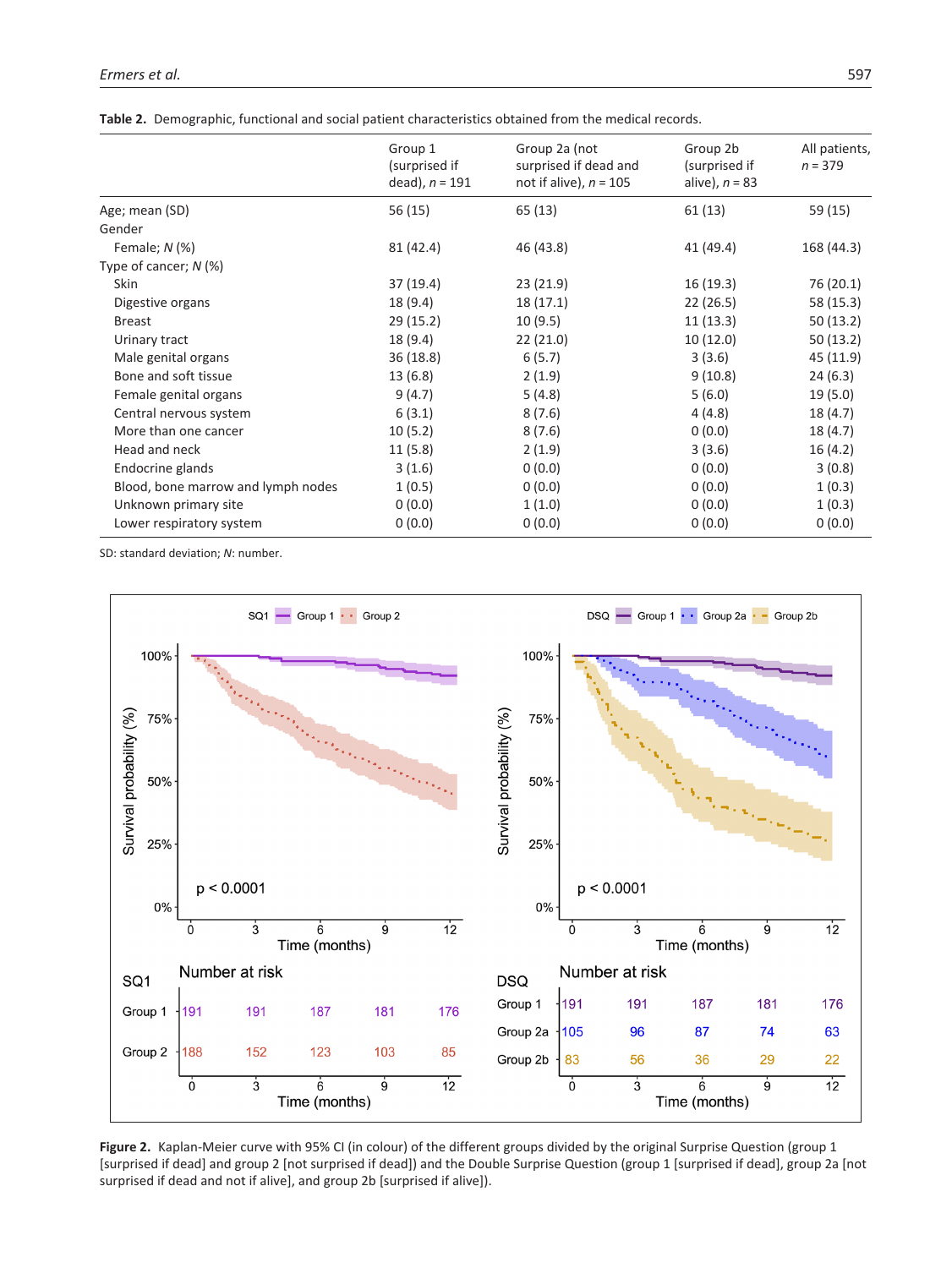|                  |                 | Deceased N | Alive N | Total N | Sensitivity, <sup>a</sup> %<br>(95% CI) | Specificity, b %<br>(95% CI) | PPV, $\frac{6}{5}$ % (95% CI) NPV, $\frac{d}{d}$ % (95%             | CI) |
|------------------|-----------------|------------|---------|---------|-----------------------------------------|------------------------------|---------------------------------------------------------------------|-----|
| SQ <sub>1</sub>  | No              | 103        | 85      | 188     |                                         |                              | 87.3 (79.9–92.7) 67.7 (61.6–73.3) 54.8 (47.4–62.0) 92.1 (87.4–95.5) |     |
|                  | Yes             | 15         | 176     | 191     |                                         |                              |                                                                     |     |
|                  | Total           | 118        | 261     | 379     |                                         |                              |                                                                     |     |
| SO2 <sup>e</sup> | Yes             | 61         | 22      | 83      |                                         |                              | 59.2 (49.1–68.8) 74.1 (63.5–83.0) 73.5 (62.7–82.6) 60.0 (50.0–69.4) |     |
|                  | No              | 42         | 63      | 105     |                                         |                              |                                                                     |     |
|                  | Total           | 103        | 85      | 188     |                                         |                              |                                                                     |     |
| DSQ.             | Predicted death | 61         | 22      | 83      |                                         |                              | 51.7 (42.3-61.0) 91.6 (87.5-94.6) 73.5 (62.7-82.6) 80.7 (75.8-85.1) |     |
|                  | Predicted alive | 57         | 239     | 296     |                                         |                              |                                                                     |     |
|                  | Total           | 118        | 261     | 379     |                                         |                              |                                                                     |     |

**Table 3.** The accuracy of the Surprise Question and the additional Surprise Question, and a comparison between them.

*N*: number; CI: confidence interval; PPV: positive predictive value; NPV: negative predictive value.

aSensitivity: ability to correctly identify patients who will die.

**bSpecificity: ability to correctly identify patients who will not die.** 

c PPV: ability to predict death.

dNPV: ability to predict survival.

eThe additional Surprise Question was only asked when the original Surprise Question was answered with "no," therefore the N does not equal the entire study population.

### *Secondary outcomes*

*Palliative care provision and Advance Care Planning.* Aspects of the somatic and non-somatic (psychological, social or spiritual) dimensions of palliative care were documented in 99.5% and 81.5% of medical records respectively (Table 4). Documentation of neither the somatic nor the non-somatic dimensions of palliative care differed between groups (Supplemental Appendix Table A3). In group 2b (surprised if alive), anticipation regarding the somatic and non-somatic dimensions of palliative care was more often documented than in group 2a (not surprised if dead and not if alive) (21.7% vs 8.6%). In 36.1% of the medical records of group 1 patients (surprised if dead), at least one Advance Care Planning aspect or directives was documented; these figures were 55.2% for group 2a, and 75.9% for group 2b. In 13.1% of the medical records of group 1 patients, three or more Advance Care Planning aspects or directives were documented; these figures were 26.7% for group 2a, and 37.3% for group 2b (Table 4 and Supplemental Appendix Table A3).

## *Healthcare use*

The median number of consultations with medical oncologists, other specialists, and oncological nurses was lowest in group 2b (Table 4). The palliative care team, the pain team, psychologist, and chaplain were most frequently involved in patients in group 2b but did not differ significantly (Supplemental Appendix Table A4). Patients in group 1 more frequently visited the emergency department than patients in group 2 (Table 4). For this outcome, no differences were found between groups 2a and 2b. No differences between the number of hospitalizations were found between the groups. During follow-up, patients in group 2b received tumor targeted therapy (e.g., radio, immune, and hormone therapy) less frequently, Supplemental Appendix Table A4.

### **Discussion**

## *Main findings*

The Double Surprise Question appeared a promising tool to more accurately identify patients with cancer at the Medical Oncology Outpatient clinic who are at risk of dying, and therefore, in need of palliative care. The Double Surprise Question correctly identified 74% of the patients to be in their last year of life, while this figure was 55% for the original Surprise Question; the positive predictive value of the Double Surprise Question performed better than the original Surprise Question alone (74% [95% CI 63%-83%] vs. 55% [47%-62%]). Using the Double Surprise Question prevents the identification of a substantial number of patients who are not in the last year of their lives, and may avoid unnecessarily burdening palliative care resources. This result can easily be explained as the dichotomous Double Surprise Question by definition is more conservative in estimating which patients are more at risk of dying within 1 year. To account for the difference in the number of groups distinguished by the original Surprise Question (two groups) and the Double Surprise Question (three groups) we combined group 2a (not surprised if dead and not if alive) and group 1 (surprised if dead) of the Double Surprise Question. As a result, a substantial number of patients identified by the original Surprise Question (group 2: not surprised if dead) is combined with group 1 (surprised if dead). Consequently, the specificity/positive predictive value increases and the sensitivity/negative predictive value decreases.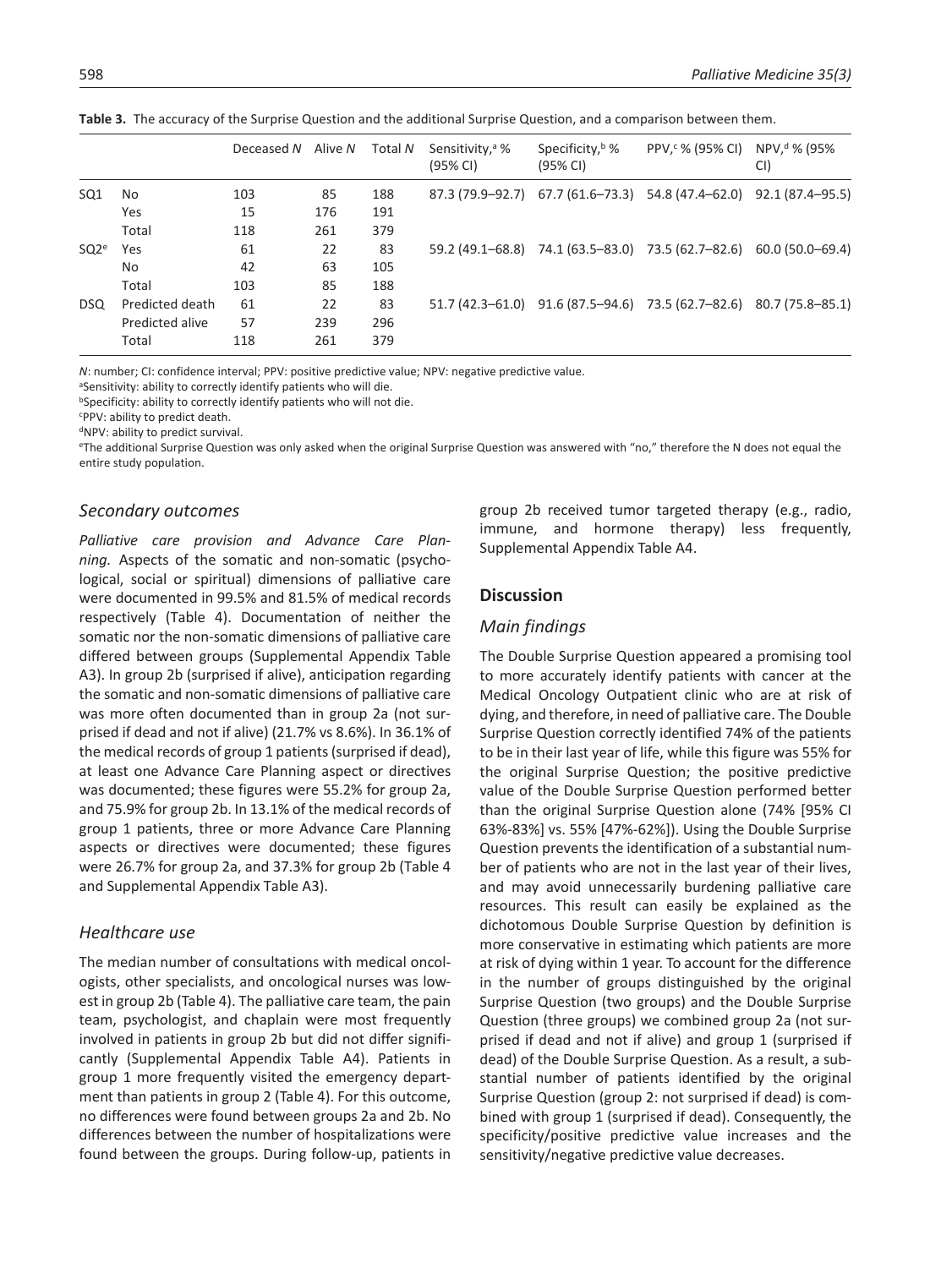|                                                 | Group 1<br>(surprised if<br>dead), $N = 191$ | Group 2a (not surprised<br>if dead and not if alive),<br>$N = 105$ |           | Group 2b<br>(surprised if<br>alive), $N = 83$ | All patients,<br>$N = 379$ |
|-------------------------------------------------|----------------------------------------------|--------------------------------------------------------------------|-----------|-----------------------------------------------|----------------------------|
| Palliative care provision                       |                                              |                                                                    |           |                                               |                            |
| Dimensions of palliative care; N (%)            |                                              |                                                                    |           |                                               |                            |
| Somatic                                         | 190 (99.5)                                   | 104 (99)                                                           |           | 83 (100)                                      | 377 (99.5)                 |
| Non-somatic*ª                                   | 156 (81.7)                                   | 87 (82.9)                                                          |           | 66 (79.5)                                     | 309 (81.5)                 |
| Anticipation                                    | 19 (9.9)                                     | 9(8.6)                                                             |           | 18 (21.7)                                     | 46 (12.1)                  |
| Other palliative care aspects; N (%)            |                                              |                                                                    |           |                                               |                            |
| Personal aspects regarding quality of life      | 14(7.3)                                      | 27(25.7)                                                           |           | 23(27.7)                                      | 64 (16.9)                  |
| Personal goals                                  | 2(1.0)                                       | 8(7.6)                                                             |           | 7(8.4)                                        | 17(4.5)                    |
| Other preferences for treatment                 | 16(8.4)                                      | 24 (22.9)                                                          |           | 30(36.1)                                      | 70 (18.5)                  |
| Advance care planning aspect(s) or directive(s) |                                              |                                                                    |           |                                               |                            |
| At least one                                    | 69 (36.1)                                    | 58 (55.2)                                                          |           | 63 (75.9)                                     | 190 (50.1)                 |
| At least three                                  | 25(13.1)                                     | 28 (26.7)                                                          |           | 31(37.3)                                      | 84 (22.2)                  |
| Healthcare use                                  |                                              |                                                                    |           |                                               |                            |
| Number of consultations with; median [IQR]      |                                              |                                                                    |           |                                               |                            |
| Medical oncologists                             | 9[11]                                        | 12 [11]                                                            | 5[12]     |                                               | 9[12]                      |
| Other specialists                               | 4[9]                                         | 6[9]                                                               | 2[9]      |                                               | 4 [9]                      |
| Oncology nurses                                 | 5[15]                                        | 7[14]                                                              | 3[10]     |                                               | 5[14]                      |
| Involvement of; N (%)                           |                                              |                                                                    |           |                                               |                            |
| Palliative care team                            | 14(7.3)                                      | 19 (18.1)                                                          | 17 (20.5) |                                               | 50(13.2)                   |
| Pain team                                       | 19 (9.9)                                     | 12(11.4)                                                           | 13(15.7)  |                                               | 44 (11.6)                  |
| Psychologist                                    | 8(4.2)                                       | 1(1.0)                                                             | 2(2.4)    |                                               | 11(2.9)                    |
| Chaplain                                        | 5(2.6)                                       | 4(3.8)                                                             | 7(8.4)    |                                               | 16(4.2)                    |
| Number emergency department visits; N (%)       |                                              |                                                                    |           |                                               |                            |
| 0                                               | 142 (74.3)                                   | 60(57.1)                                                           | 49 (59.0) |                                               | 251 (66.2)                 |
| 1                                               | 29 (15.2)                                    | 24 (22.9)                                                          | 17 (20.5) |                                               | 70 (18.5)                  |
| $\overline{2}$                                  | 14(7.3)                                      | 9(8.6)                                                             | 10(12.0)  |                                               | 33(8.7)                    |
| $\geq 3$                                        | 6(3.1)                                       | 12(11.4)                                                           | 7(8.4)    |                                               | 25(6.6)                    |
| Number of hospitalizations; N (%)               |                                              |                                                                    |           |                                               |                            |
| 0                                               | 118 (61.8)                                   | 59 (56.2)                                                          | 45 (54.2) |                                               | 222 (58.6)                 |
| 1                                               | 32(16.8)                                     | 25(23.8)                                                           | 21(25.3)  |                                               | 78 (20.6)                  |
| $\overline{2}$                                  | 18 (9.4)                                     | 12(11.4)                                                           | 11(13.3)  |                                               | 41 (10.8)                  |
| $\geqslant$ 3                                   | 23(12.0)                                     | 9(8.6)                                                             | 6(7.2)    |                                               | 38 (10.0)                  |

**Table 4.** Palliative care provision, advance care planning and healthcare use during the year following Double Surprise Question completion.

*N*: number; IQR: inter quartile range.

\*aInitially, we reviewed whether the medical records contained information on each of the four different domains of palliative care. However, it appeared that a proper distinction between the domains could not be made. Therefore, the somatic domain was called "somatic" and the psychological, social and existential domain where combined and together called "non-somatic."

However, using the dichotomous version of the Double Surprise Question has implications; 48.3% (57/118) of the patients that died within the next 12 months had not been identified as such. Therefore, we recommend not to use the dichotomous version of the Double Surprise Question; the strength of the Double Surprise Question is its ability to distinguish three groups of patients with an increasing risk of dying within 1 year, and therefore, with increasing palliative care needs.

Proactive care provision and Advance Care Planning documented in hospital patients' medical records significantly differed between the groups with the lowest life expectancy. In group 2b anticipation regarding the somatic and non-somatic dimensions of palliative care and  $\geq 1$  Advance Care Planning aspects or directives were documented more often than in group 2a. However, documentation of three or more Advance Care Planning aspects or directives appeared to be limited (13.1% of the medical records). No differences were found for the documentation of the somatic and non-somatic dimensions of palliative care, the involvement of the palliative care team, the pain team, psychologist, and chaplain, and the number of emergency department visits and hospitalizations.

# *Strengths and limitations of the study*

This is the first study to examine the prognostic accuracy of the Double Surprise Question at a medical oncology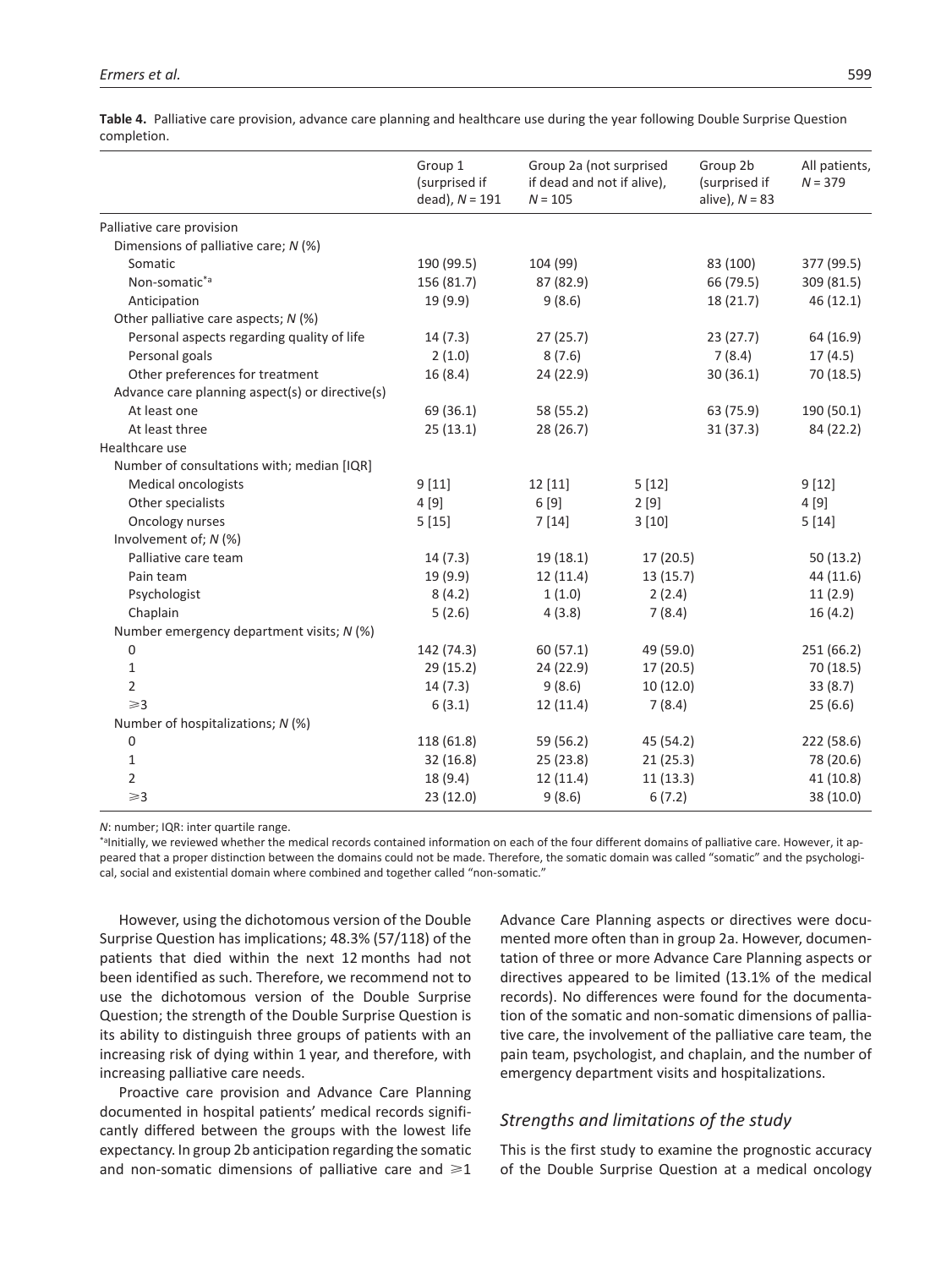outpatient clinic in secondary care. In our study, we asked medical oncologists to answer the Double Surprise Question for every patient who had had a consultation at the outpatient clinic that day without making a preselection, opposed to many other studies.<sup>15</sup> Moreover, some concerns have been expressed regarding the use of the original Surprise Question in extensive identification tools for palliative needs and in palliative care guidelines.<sup>26-28</sup> Concerns involve the moderate predictive values for death and the lack of evidence that a negative answer to the original Surprise Question correlates with palliative care needs. Therefore, we did not focus on death alone. We also provided information about documentation on palliative care provision as proxy of palliative care needs, for which the original Surprise Question was initially intended.13 Our results showed that the three groups of the Double Surprise Question correlated with increasing palliative care provision and Advance Care Planning.

Our study has some limitations. First, there is a lack of evidence that palliative care provision correlates with palliative care needs. Second, not all types of cancer were presented in this study, as some patients with certain types of cancer are treated at other departments than the medical oncology department. In the Netherlands, for example, patients with lung cancer are treated at the department of Pulmonology. Consequently, we are cautious to generalize our results to all outpatients with cancer. Third, we only retrieved data from the hospital medical records and not from primary care medical records, and it is known that general practitioners play a key role in providing end-of-life care. This may have led to an underestimation of our secondary outcomes. Moreover, we did not correct healthcare use for the length of follow-up, which may also have led to an underestimation; in groups 2a and 2b more patients died during the year, consequently they had a shorter length of follow-up which may have led to an underestimation of the quantity and quality of care. Finally, medical oncologists may have been affected by the Double Surprise Question answers while planning and providing care, as the use of the Double Surprise Question may have raised awareness with regard to the palliative care needs of their patients. However, the answers on the Double Surprise Question were not documented in the medical record. Additionally, even in the group with the lowest lifeexpectancy, we still found limited palliative care provision.

## *What this study adds*

*Comparison with existing literature.* We showed that the Double Surprise Question is able to classify (out)patients with cancer into three groups with different life expectancies and palliative care needs. Veldhoven et al.19 found similar results in elderly patients ( $\geq$ 75 years) listed in general practices in the Netherlands. Our results regarding the accuracy of the original Surprise Questions matches those from a systematic review performed by White et al.15 showing that the original Surprise Question detects at least as many false positives as true positives. However, the accuracy of the original Surprise Question in our study is higher than in the systematic review performed by Downar et al.14 A possible explanation is that the number of patients with cancer differs between the studies (43% vs. 58% respectively), and patients with cancer are known to have relatively predictable disease trajectories.10

*Implications for research and practice.* The Double Surprise Question performs better than the original Surprise Question alone when identifying patients with cancer at risk of dying during the next year. Adding the second Surprise Question makes it possible to divide the patients for whom the original Surprise Question is answered with "no" into two groups: a small group to focus proactive palliative care on, and a larger group to monitor less intensively. Thus, the Double Surprise Question can help professionals to carefully balance between the timely identification of more patients with cancer who have unmet palliative care needs, without over-burdening limited professional resources. However, more scientific evidence is needed to support this hypothesis. Further research should examine whether the application of the Double Surprise Question contributes to more timely palliative care. Additionally, future studies should validate the Double Surprise Question in different settings and different patient groups. Moreover, to minimize the risk of missing patients in need of palliative care, studies need to reveal how often the Double Surprise Question should be used as an identification tool. Finally, we recommend studying whether the Double Surprise Question is a costeffective way to identify patients in need of palliative care.

## **Conclusion**

In daily practice, it is not feasible to provide proactive palliative care to all patients identified with the original Surprise Question due to time constraints. Therefore, we recommend starting palliative care for patients classified in group 2b when identified by the Double Surprise Question in an oncological hospital setting, as more than 50% will pass away within 6 months. Although 26.5% of the patients in this group are not actually in their last year of life, it is unlikely that a palliative care approach would adversely affect their care; it may even result in better provision of holistic care.15 For patients classified in group 2a (not surprised if dead and not surprised if alive), we recommend to actively monitor these patient to minimize the risk of missing patients in need of palliative care.

#### **Acknowledgements**

We are grateful to the medical oncologists who answered the Double Surprise Question for the patients included in our study. We would also like to thank Dr. Stans Verhagen who had an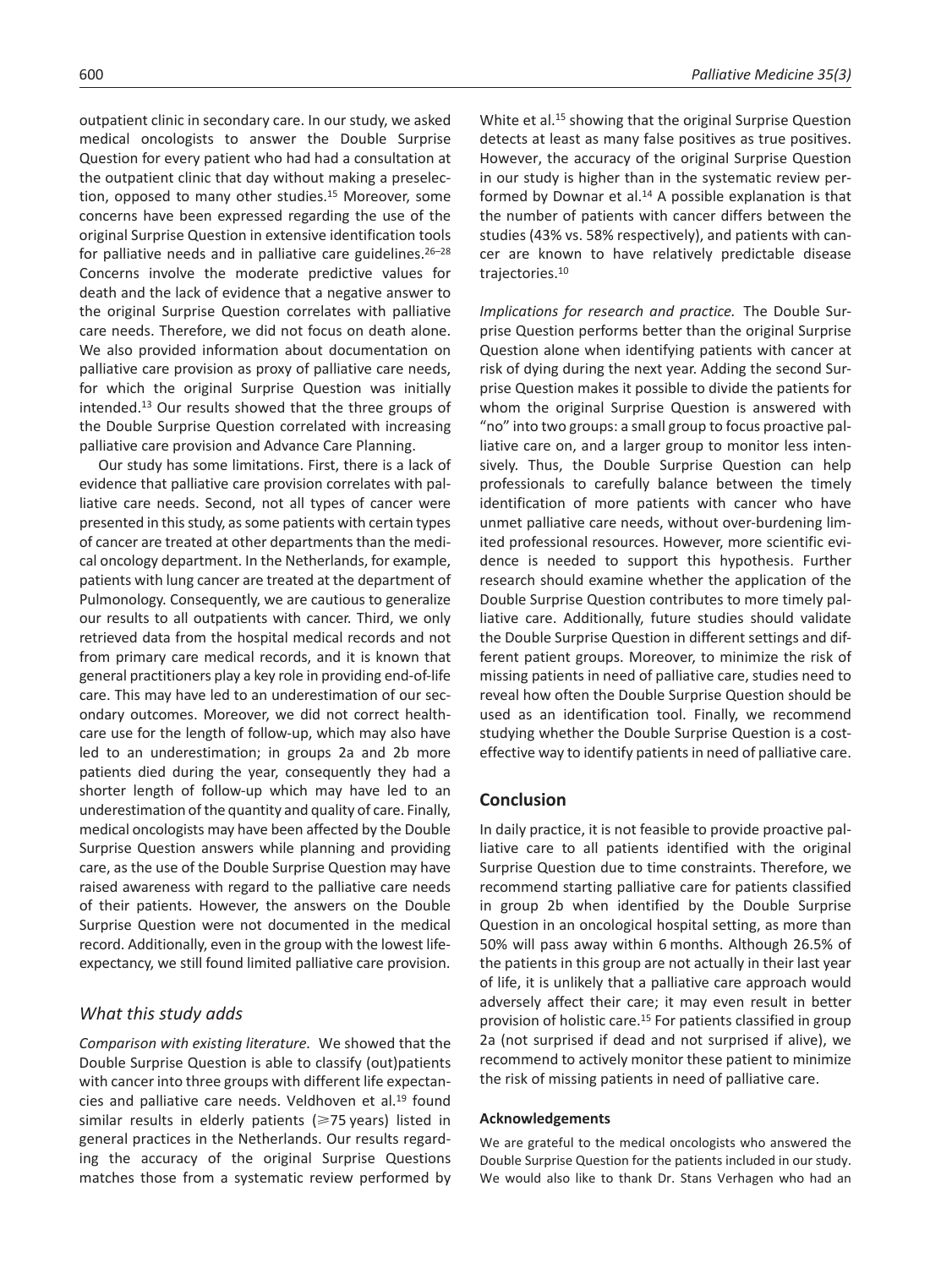essential role in the design of our study. Many thanks as well to Guus van der Linden for acting as a second reviewer to guarantee inter-observer reliability.

#### **Author contributions**

Conception and design: DE, YE, SV. Provision of study materials or patients: DE. Collecting and assembly of data: DE. Data analysis and interpretation, manuscript writing, final approval of manuscript, and accountable for all aspects of the work: all authors.

#### **Data management and sharing**

Data are available upon reasonable request via the corresponding author.

#### **Declaration of conflicting interests**

The author(s) declared no potential conflicts of interest with respect to the research, authorship, and/or publication of this article.

### **Ethical approval and informed consent**

This study was approved by the research ethics committee of the Radboudumc, case number 2017-3043. All patients are informed that data from their medical record may be used for research and are given the possibility to opt-out. Therefore, according to Dutch law (Medical Treatment Contracts Act and Medical Research Involving Human Subjects Act), written informed consent for reviewing medical records was not required.

#### **Funding**

The author(s) received no financial support for the research, authorship, and/or publication of this article.

### **ORCID iDs**

Daisy JM Ermers **D** <https://orcid.org/0000-0003-1985-2839> Yvonne Engels **D** <https://orcid.org/0000-0002-7669-1018>

#### **Supplemental material**

Supplemental material for this article is available online.

#### **References**

- 1. Bakitas M, Lyons KD, Hegel MT, et al. Effects of a palliative care intervention on clinical outcomes in patients with advanced cancer: the Project ENABLE II randomized controlled trial. *JAMA* 2009; 302(7): 741–749.
- 2. Temel JS, Greer JA, Muzikansky A, et al. Early palliative care for patients with metastatic non-small-cell lung cancer. *N Engl J Med* 2010; 363(8): 733–742.
- 3. Zimmermann C, Swami N, Krzyzanowska M, et al. Early palliative care for patients with advanced cancer: a cluster-randomised controlled trial. *Lancet* 2014; 383(9930): 1721–1730.
- 4. Weathers E, O'Caoimh R, Cornally N, et al. Advance care planning: a systematic review of randomised controlled trials conducted with older adults. *Maturitas* 2016; 91: 101–109.
- 5. Mack JW, Cronin A, Keating NL, et al. Associations between end-of-life discussion characteristics and care received near death: a prospective cohort study. *J Clin Oncol* 2012; 30(35): 4387–4395.
- 6. Wright AA, Zhang B, Ray A, et al. Associations between end-of-life discussions, patient mental health, medical care near death, and caregiver bereavement adjustment. *JAMA* 2008; 300(14): 1665–1673.
- 7. Molloy DW, Guyatt GH, Russo R, etal. Systematic implementation of an advance directive program in nursing homes: a randomized controlled trial. *JAMA* 2000; 283(11): 1437–1444.
- 8. Hackett J, Bekker H, Bennett MI, et al. Developing a complex intervention to support timely engagement with palliative care for patients with advanced cancer in primary and secondary care in the UK: a study protocol. *BMJ Open* 2018; 8(5): e022835.
- 9. Abarshi EA, Echteld MA, Van den Block L, et al. Recognising patients who will die in the near future: a nationwide study via the Dutch Sentinel Network of GPs. *Br J Gen Pract* 2011; 61(587): e371–e378.
- 10. Murray SA, Kendall M, Boyd K, et al. Illness trajectories and palliative care. *BMJ* 2005; 330(7498): 1007–1011.
- 11. Maas EA, Murray SA, Engels Y, et al. What tools are available to identify patients with palliative care needs in primary care: a systematic literature review and survey of European practice. *BMJ Support Palliat Care* 2013; 3(4): 444–451.
- 12. Walsh RI, Mitchell G, Francis L, et al. What diagnostic tools exist for the early identification of palliative care patients in general practice? A systematic review. *J Palliat Care* 2015; 31(2): 118–123.
- 13. Lynn J. Living long in fragile health: the new demographics shape end of life care. *Hastings Cent Rep* 2005; 34: 14–18.
- 14. Downar J, Goldman R, Pinto R, et al. The 'surprise question' for predicting death in seriously ill patients: a systematic review and meta-analysis. *CMAJ* 2017; 189(13): E484–E493.
- 15. White N, Kupeli N, Vickerstaff V, et al. How accurate is the 'Surprise Question' at identifying patients at the end of life? A systematic review and meta-analysis. *BMC Med* 2017; 15(1): 139.
- 16. Teunissen SC, Wesker W, Kruitwagen C, et al. Symptom prevalence in patients with incurable cancer: a systematic review. *J Pain Symptom Manage* 2007; 34(1): 94–104.
- 17. Klok L, Engels Y, Veldhoven C, et al. Early identification of patients in need of palliative care in Slovenian general practice. *Zdr Varst* 2018; 57(2): 55–64.
- 18. Weijers F, Veldhoven C, Verhagen C, et al. Adding a second surprise question triggers general practitioners to increase the thoroughness of palliative care planning: results of a pilot RCT with cage vignettes. *BMC Palliat Care* 2018; 17(1): 64.
- 19. Veldhoven CMM, Nutma N, De Graaf W, et al. Screening with the double surprise question to predict deterioration and death: an explorative study. *BMC Palliat Care* 2019; 18(1): 118.
- 20. Stewart S and McMurray JJ. Palliative care for heart failure. *BMJ* 2002; 325(7370): 915–916.
- 21. Rietjens JAC, Sudore RL, Connolly M, et al. Definition and recommendations for advance care planning: an international consensus supported by the European Association for Palliative Care. *Lancet Oncol* 2017; 18(9): e543–e551.
- 22. Tumorindeling, [https://www.cijfersoverkanker.nl/tumor](https://www.cijfersoverkanker.nl/tumorindeling-34.html)[indeling-34.html](https://www.cijfersoverkanker.nl/tumorindeling-34.html) (2019, accessed 31 July 2019).